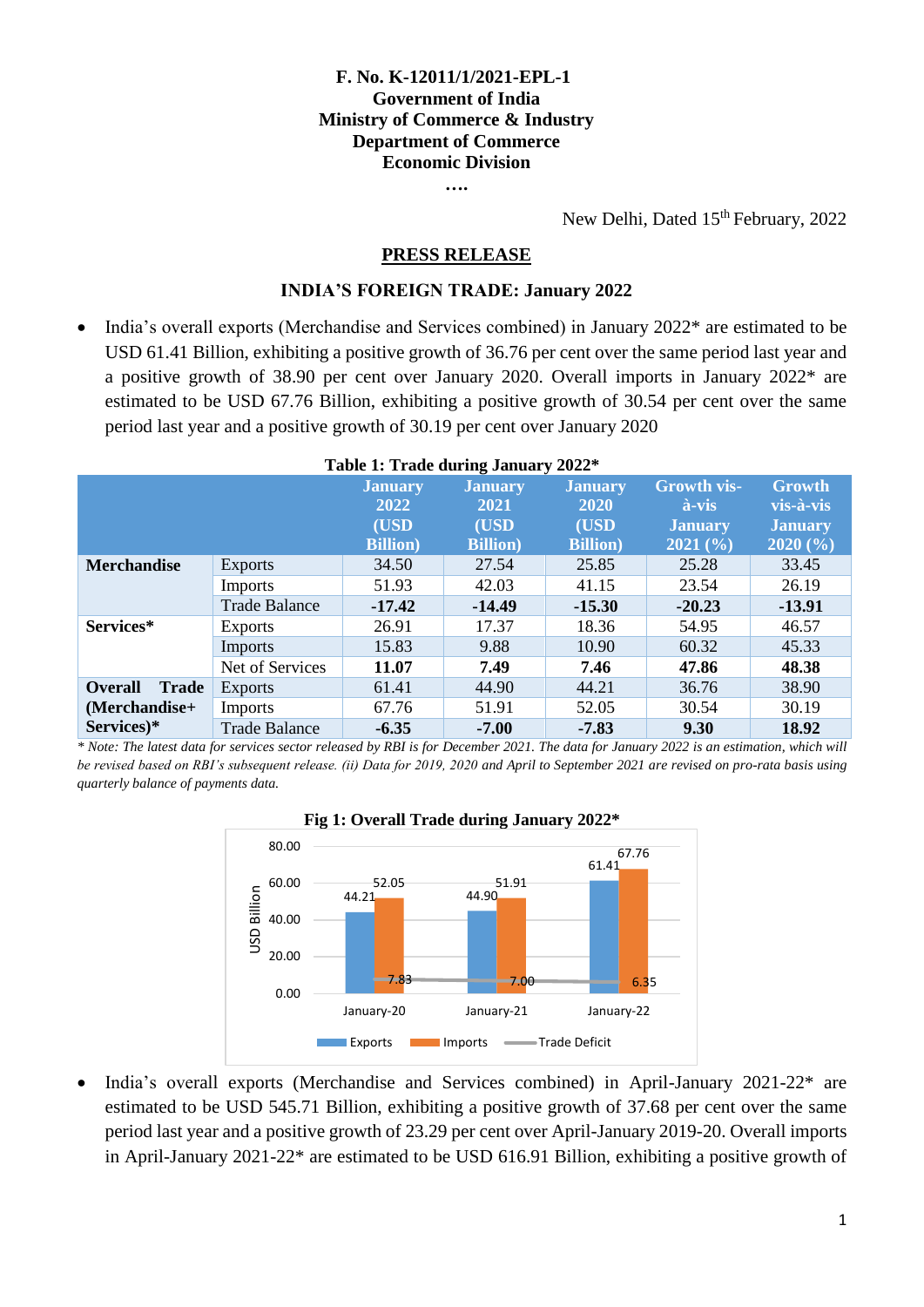54.35 per cent over the same period last year and a positive growth of 20.15 per cent over April-January 2019-20.

| Table 2: Trade during April-January 2021-22* |                           |                                     |                                     |                                     |                                                      |                                                      |
|----------------------------------------------|---------------------------|-------------------------------------|-------------------------------------|-------------------------------------|------------------------------------------------------|------------------------------------------------------|
|                                              |                           | April-<br><b>January</b><br>2021-22 | April-<br><b>January</b><br>2020-21 | April-<br><b>January</b><br>2019-20 | <b>Growth vis-</b><br>à-vis April-<br><b>January</b> | <b>Growth vis-</b><br>à-vis April-<br><b>January</b> |
|                                              |                           | (USD<br><b>Billion</b> )            | (USD<br><b>Billion</b> )            | (USD<br><b>Billion</b> )            | 2020-21<br>(%)                                       | 2019-20<br>(%)                                       |
| <b>Merchandise</b>                           | <b>Exports</b>            | 335.88                              | 228.92                              | 264.13                              | 46.73                                                | 27.17                                                |
|                                              | Imports                   | 495.75                              | 304.79                              | 405.33                              | 62.65                                                | 22.31                                                |
|                                              | Trade<br><b>Balance</b>   | $-159.87$                           | $-75.87$                            | $-141.21$                           | $-110.71$                                            | $-13.21$                                             |
| Services*                                    | <b>Exports</b>            | 209.83                              | 167.45                              | 178.49                              | 25.31                                                | 17.56                                                |
|                                              | Imports                   | 121.16                              | 94.88                               | 108.13                              | 27.69                                                | 12.05                                                |
|                                              | Net of<br><b>Services</b> | 88.67                               | 72.57                               | 70.36                               | 22.19                                                | 26.03                                                |
| <b>Overall</b><br><b>Trade</b>               | <b>Exports</b>            | 545.71                              | 396.37                              | 442.62                              | 37.68                                                | 23.29                                                |
| (Merchandise+                                | <b>Imports</b>            | 616.91                              | 399.67                              | 513.47                              | 54.35                                                | 20.15                                                |
| Services)*                                   | Trade<br><b>Balance</b>   | $-71.19$                            | $-3.30$                             | $-70.85$                            | $-2056.86$                                           | $-0.48$                                              |

Balance **-71.19 -3.30 -70.85 -2056.86 -0.48** *\* Note: The latest data for services sector released by RBI is for December 2021. The data for January 2022 is an estimation, which will* 

*be revised based on RBI's subsequent release. (ii) Data for 2019, 2020 and April to September 2021 are revised on pro-rata basis using quarterly balance of payments data.*



## **Fig 2: Overall Trade during April-January 2022\***

#### **MERCHANDISE TRADE**

- Merchandise exports in January 2022 were USD 34.50 Billion, as compared to USD 27.54 Billion in January 2021, exhibiting a positive growth of 25.28 per cent. As compared to January 2020, exports in January 2022 exhibited a positive growth of 33.45 per cent.
- Merchandise imports in January 2022 were USD 51.93 Billion, which is an increase of 23.54 per cent over imports of USD 42.03 Billion in January 2021. Imports in January 2022 have registered a positive growth of 26.19 per cent in comparison to January 2020.
- The merchandise trade balance for January 2022 was estimated at USD (-)17.42 Billion as against USD (-) 14.49 Billion in January 2021, which is a decline of (-) 20.23 per cent. As compared to January 2020 (USD (-) 15.30 Billion), trade balance in January 2022 exhibited a negative growth of (-) 13.91 per cent.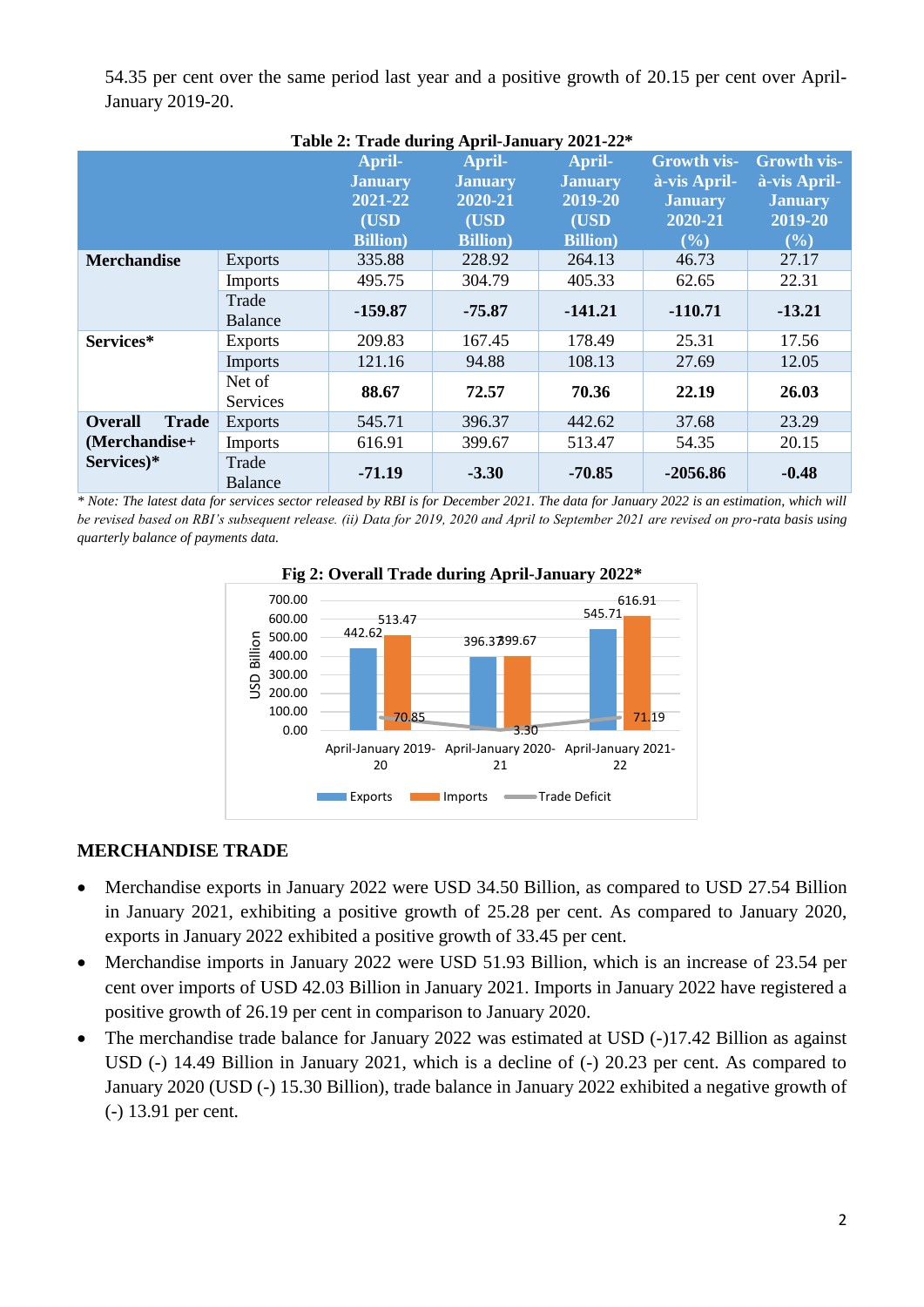

- Merchandise exports for the period April-January 2021-22 was USD 335.88 Billion as against USD 228.92 Billion during the period April-January 2020-21, registering a positive growth of 46.73 per cent. As compared to April-January 2019-20, exports in April-January 2021-22 exhibited a positive growth of 27.17 per cent.
- Merchandise imports for the period April-January 2021-22 was USD 495.75 Billion as against USD 304.79 Billion during the period April-January 2020-21, registering a positive growth of 62.65 per cent. Imports in April-January 2021-22 have registered a positive growth of 22.31 per cent in comparison to April-January 2019-20.
- The merchandise trade balance for April-January 2021-22 was estimated at USD (-) 159.87 Billion as against USD (-) 75.87 Billion in April-January 2020-21, which is a decline of (-) 110.71 per cent. As compared to April-January 2019-20 (USD (-) 141.21 Billion), trade balance in April-January 2021-22 exhibited a negative growth of (-) 13.21 per cent.





- Non-petroleum and non-gems & jewellery exports in January 2022 were USD 27.10 Billion, registering a positive growth of 20.13 per cent over non-petroleum and non-gems & jewellery exports of USD 22.56 Billion in January 2021 and a positive growth of 36.95 per cent over nonpetroleum and non-gems & jewellery exports of USD 19.79 Billion in January 2020.
- Non-petroleum, non-gems & jewellery (gold, silver & precious metals) imports were USD 34.62 Billion in January 2022 with a positive growth of 31.33 per cent over Non-petroleum, non-gems & jewellery imports of USD 26.36 Billion in January 2021 and a positive growth of 39.22 per cent over Non-petroleum, non-gems & jewellery imports of USD 24.87 Billion in January 2020.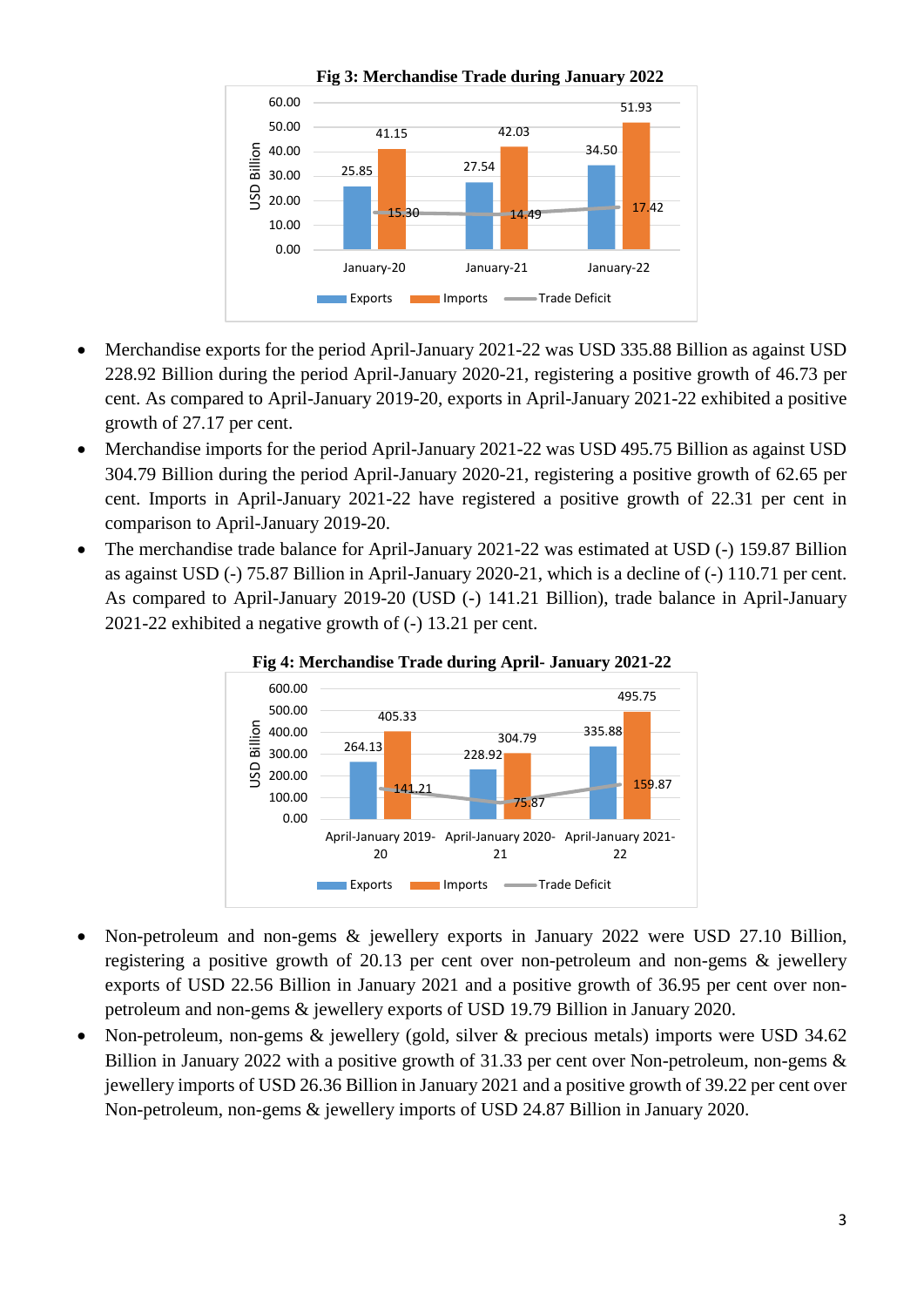| There is there existending a coronal manufacture of $\sigma$ of $\sigma$ and $\sigma$ and $\sigma$ $\sigma$ and $\sigma$ |                                                    |                                                           |                                                           |                                                |                                                |
|--------------------------------------------------------------------------------------------------------------------------|----------------------------------------------------|-----------------------------------------------------------|-----------------------------------------------------------|------------------------------------------------|------------------------------------------------|
|                                                                                                                          | <b>January</b><br>2022<br>(USD<br><b>Billion</b> ) | <b>January</b><br><b>2021</b><br>(USD<br><b>Billion</b> ) | <b>January</b><br><b>2020</b><br>(USD<br><b>Billion</b> ) | Growth vis-à-<br><b>vis January</b><br>2021(%) | Growth vis-à-<br><b>vis January</b><br>2020(%) |
| Non-petroleum exports                                                                                                    | 30.33                                              | 25.40                                                     | 22.67                                                     | 19.40                                          | 33.81                                          |
| Non-petroleum imports                                                                                                    | 39.97                                              | 32.61                                                     | 28.14                                                     | 22.57                                          | 42.02                                          |
| Non-petroleum $\&$<br>Non<br>Gems & Jewellery exports                                                                    | 27.10                                              | 22.56                                                     | 19.79                                                     | 20.13                                          | 36.95                                          |
| Non-petroleum $\&$<br>Non<br>Gems $&$ Jewellery imports*                                                                 | 34.62                                              | 26.36                                                     | 24.87                                                     | 31.33                                          | 39.22                                          |

### **Table 3: Trade excluding Petroleum and Gems & Jewellery during January 2022**

*Note: Gems & Jewellery Imports include Gold, Silver & Pearls, precious & Semi-precious stones*



# **Fig 5: Trade excluding Petroleum and Gems & Jewellery during January 2022**

- Non-petroleum and non-gems & jewellery exports during April-January 2021-22 was USD 255.69 Billion, an increase of 34.95 per cent over non-petroleum and non-gems & jewellery exports of USD 189.47 Billion in April-January 2020-21 and an increase of 29.18 per cent over non-petroleum and non-gems & jewellery exports of USD 197.94 Billion in April-January 2019-20.
- Non-petroleum, non-gems & jewellery (gold, silver & precious metals) imports were USD 298.06 Billion in April-January 2021-22, recording a positive growth of 44.77 per cent, as compared to Nonpetroleum, non-gems & jewellery imports of USD 205.88 Billion in April-January 2020-21 and a positive growth of 19.30 per cent over USD 249.83 Billion in April-January 2019-20.

## **Table 4: Trade excluding Petroleum and Gems & Jewellery during April-January 2021-22**

|                                                           | April-           | April-           | April-           | Growth vis-à-        | Growth vis-à-        |
|-----------------------------------------------------------|------------------|------------------|------------------|----------------------|----------------------|
|                                                           | <b>January</b>   | <b>January</b>   | <b>January</b>   | vis April-           | vis April-           |
|                                                           | 2021-22          | 2020-21          | 2019-20          | <b>January 2020-</b> | <b>January 2019-</b> |
|                                                           | (USD             | (USD             | (USD             | 21(%)                | 20(%)                |
|                                                           | <b>Billion</b> ) | <b>Billion</b> ) | <b>Billion</b> ) |                      |                      |
| Non-petroleum exports                                     | 287.84           | 209.19           | 228.80           | 37.59                | 25.80                |
| Non-petroleum imports                                     | 365.53           | 241.41           | 295.61           | 51.42                | 23.65                |
| Non-petroleum $\&$<br>Non<br>Gems & Jewellery exports     | 255.69           | 189.47           | 197.94           | 34.95                | 29.18                |
| Non-petroleum<br>$\&$<br>Non<br>Gems & Jewellery imports* | 298.06           | 205.88           | 249.83           | 44.77                | 19.30                |

*Note: Gems & Jewellery Imports include Gold, Silver & Pearls, precious & Semi-precious stones*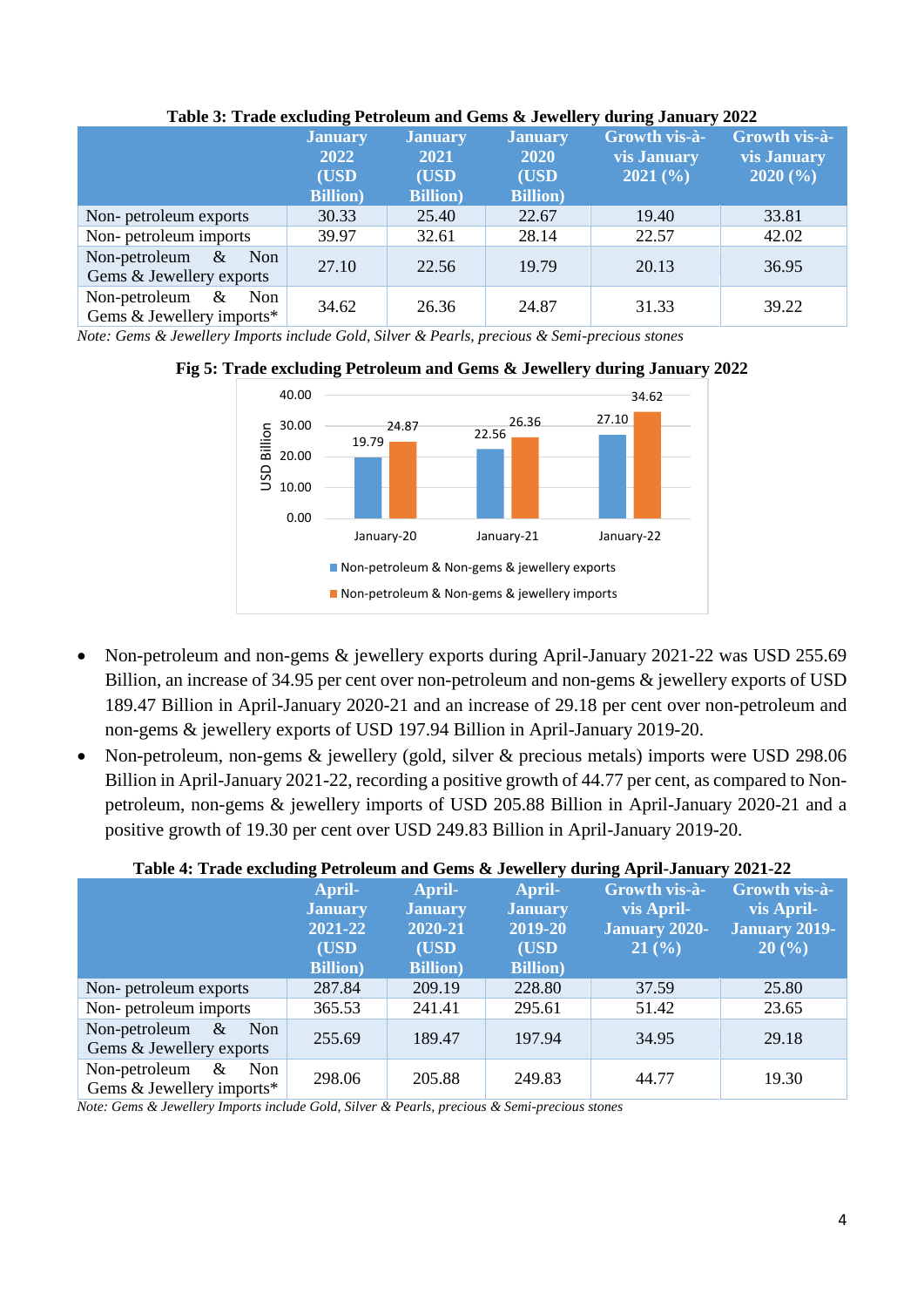#### **Fig 6: Trade excluding Petroleum and Gems & Jewellery during April-January 2021-22**



# **SERVICES TRADE**

- The estimated value of services export for January 2022<sup>\*</sup> is USD 26.91 Billion, exhibiting a positive growth of 54.95 per cent vis-a-vis January 2021 (USD 17.37 Billion) and a positive growth of 46.57 per cent vis-à-vis January 2020 (USD 18.36 Billion).
- The estimated value of services import for January 2022<sup>\*</sup> is USD 15.83 Billion exhibiting a positive growth of 60.32 per cent vis-à-vis January 2021 (USD 9.88 Billion) and a positive growth of 45.33 per cent vis-à-vis January 2020 (USD 10.90 Billion).
- The services trade balance in January 2022\* is estimated at USD 11.07 Billion, which is an increase of 47.86 per cent over January 2021 (USD 7.49 Billion) and an increase of 48.38 per cent over January 2020 (USD 7.46 Billion).



**Fig 7: Services Trade during January 2022\***

- The estimated value of services export for April-January 2021-22<sup>\*</sup> is USD 209.83 Billion, exhibiting a positive growth of 25.31 per cent vis-a-vis April-January 2020-21 (USD 167.45 Billion) and a positive growth of 17.56 per cent vis-à-vis April-January 2019-20 (USD 178.49 Billion).
- The estimated value of services imports for April-January 2021-22\* is USD 121.16 Billion exhibiting a positive growth of 27.69 per cent vis-à-vis April-January 2020-21 (USD 94.88 Billion) and a positive growth of 12.05 per cent vis-à-vis April-January 2019-20 (USD 108.13 Billion).
- The services trade balance for April-January 2021-22\* was estimated at USD 88.67 Billion as against USD 72.57 Billion in April-January 2020-21, which is an increase of 22.19 per cent. As compared to April-January 2019-20 (USD 70.36 Billion), net of services in April-January 2021- 22\* exhibited a positive growth of 26.03 per cent.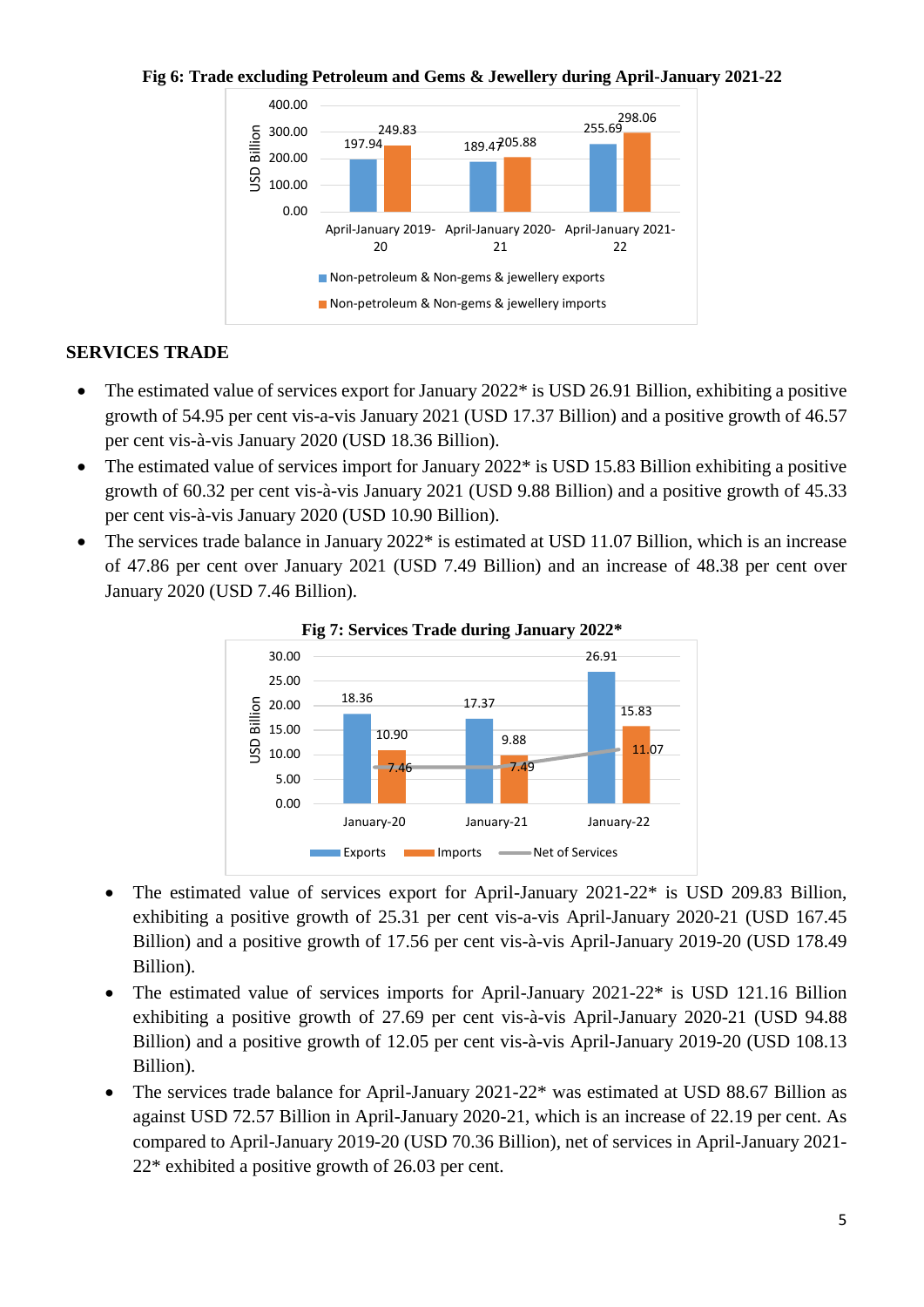

**Fig 8: Services Trade during April-January 2021-22\***

**Table 5: Export Growth in Commodity Groups in January 2022**

| SI.                      | <b>Commodities</b>                                                |               | (Values in Million USD) |                   |  |  |  |  |
|--------------------------|-------------------------------------------------------------------|---------------|-------------------------|-------------------|--|--|--|--|
| No.                      |                                                                   | <b>JAN'21</b> | <b>JAN'22</b>           | <b>JAN'22</b>     |  |  |  |  |
|                          | Commodity groups exhibiting positive growth                       |               |                         |                   |  |  |  |  |
| 1                        | Coffee                                                            | 45.85         | 92.25                   | 101.22            |  |  |  |  |
| $\overline{2}$           | <b>Petroleum Products</b>                                         | 2136.00       | 4170.02                 | 95.23             |  |  |  |  |
| 3                        | Cotton Yarn/Fabs./made-ups, Handloom Products etc.                | 974.54        | 1387.79                 | 42.40             |  |  |  |  |
| $\overline{\mathcal{A}}$ | Plastic & Linoleum                                                | 638.37        | 843.67                  | 32.16             |  |  |  |  |
| 5                        | <b>Marine Products</b>                                            | 424.65        | 549.98                  | 29.51             |  |  |  |  |
| 6                        | Other cereals                                                     | 92.89         | 118.43                  | 27.50             |  |  |  |  |
| $\boldsymbol{7}$         | Organic & Inorganic Chemicals                                     | 1942.16       | 2444.06                 | 25.84             |  |  |  |  |
| 8                        | <b>Engineering Goods</b>                                          | 7413.15       | 9200.29                 | 24.11             |  |  |  |  |
| 9                        | Man-made Yarn/Fabs./made-ups etc.                                 | 406.46        | 502.64                  | 23.66             |  |  |  |  |
| 10                       | Leather & leather products                                        | 331.25        | 400.22                  | 20.82             |  |  |  |  |
| 11                       | RMG of all Textiles                                               | 1295.91       | 1546.39                 | 19.33             |  |  |  |  |
| 12                       | Jute Mfg. including Floor Covering                                | 39.44         | 46.79                   | 18.64             |  |  |  |  |
| 13                       | Meat, dairy & poultry products                                    | 298.29        | 347.16                  | 16.38             |  |  |  |  |
| 14                       | <b>Electronic Goods</b>                                           | 1180.09       | 1362.45                 | 15.45             |  |  |  |  |
| 15                       | Gems & Jewellery                                                  | 2843.62       | 3231.47                 | 13.64             |  |  |  |  |
| 16                       | Mica, Coal & Other Ores, Minerals including<br>processed minerals | 369.31        | 409.23                  | 10.81             |  |  |  |  |
| 17                       | Cereal preparations & miscellaneous processed items               | 184.80        | 204.48                  | 10.65             |  |  |  |  |
| 18                       | Rice                                                              | 769.89        | 821.21                  | 6.67              |  |  |  |  |
| 19                       | Fruits & Vegetables                                               | 228.13        | 235.13                  | 3.07              |  |  |  |  |
| 20                       | Tobacco                                                           | 64.09         | 64.80                   | $\overline{1.11}$ |  |  |  |  |
| $\overline{\text{SL}}$   | <b>Commodities</b>                                                |               | (Values in Million USD) |                   |  |  |  |  |
| No.                      |                                                                   | <b>JAN'21</b> | <b>JAN'22</b>           | <b>JAN'22</b>     |  |  |  |  |
|                          | Commodity Groups exhibiting negative growth                       |               |                         |                   |  |  |  |  |
| 21                       | Iron Ore                                                          | 527.42        | 229.36                  | $-56.51$          |  |  |  |  |
| 22                       | Oil Meals                                                         | 210.32        | 101.39                  | $-51.79$          |  |  |  |  |
| $\overline{23}$          | Oil seeds                                                         | 117.29        | 92.19                   | $-21.40$          |  |  |  |  |
| 24                       | Cashew                                                            | 47.40         | 37.99                   | $-19.85$          |  |  |  |  |
| 25                       | Tea                                                               | 66.79         | 58.41                   | $-12.54$          |  |  |  |  |
| 26                       | Spices                                                            | 284.51        | 271.40                  | $-4.61$           |  |  |  |  |
| 27                       | Handicrafts excl. hand made carpet                                | 179.66        | 175.16                  | $-2.50$           |  |  |  |  |
| 28                       | Ceramic products & glassware                                      | 296.68        | 291.35                  | $-1.80$           |  |  |  |  |
| $\overline{29}$          | Carpet                                                            | 147.03        | 144.54                  | $-1.69$           |  |  |  |  |
| $\overline{30}$          | Drugs & Pharmaceuticals                                           | 2075.22       | 2051.41                 | $-1.15$           |  |  |  |  |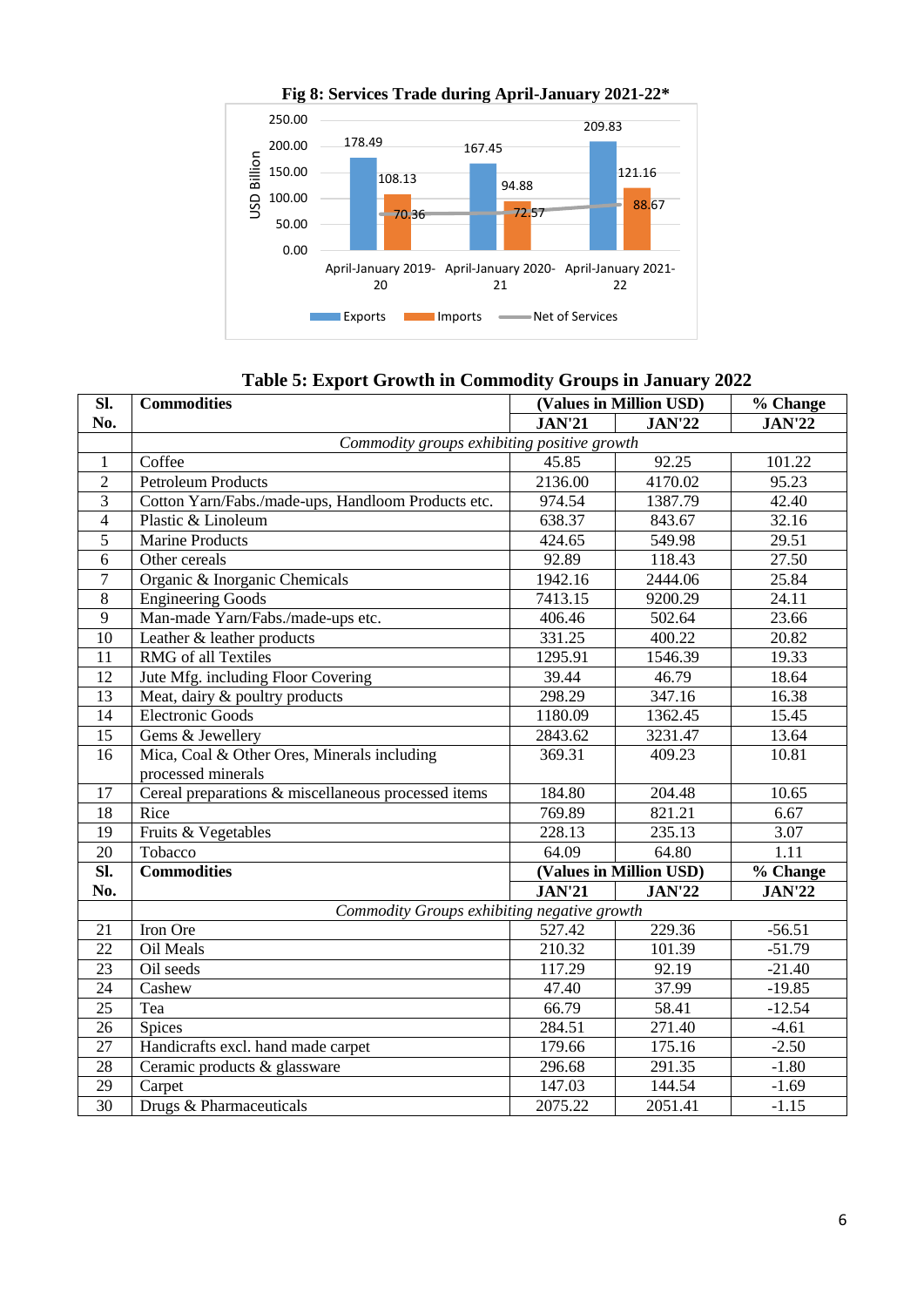| Sl. No.        | <b>Commodities</b>                              | (Values in Million USD) |               | % Change      |  |  |
|----------------|-------------------------------------------------|-------------------------|---------------|---------------|--|--|
|                |                                                 | <b>JAN'21</b>           | <b>JAN'22</b> | <b>JAN'22</b> |  |  |
|                | Commodity Groups exhibiting positive growth     |                         |               |               |  |  |
| $\mathbf{1}$   | Silver                                          | 9.40                    | 613.39        | 6425.43       |  |  |
| $\overline{2}$ | Sulphur & Unroasted Iron Pyrites                | 16.63                   | 59.98         | 260.67        |  |  |
| $\overline{3}$ | Fertilisers, Crude & manufactured               | 594.17                  | 1588.69       | 167.38        |  |  |
| $\overline{4}$ | Newsprint                                       | 9.64                    | 20.40         | 111.62        |  |  |
| 5              | Pulp and Waste paper                            | 90.21                   | 187.47        | 107.82        |  |  |
| 6              | Metaliferrous ores & other minerals             | 458.83                  | 876.86        | 91.11         |  |  |
| $\overline{7}$ | Vegetable Oil                                   | 1135.45                 | 1855.42       | 63.41         |  |  |
| 8              | Electronic goods                                | 5256.61                 | 7655.45       | 45.63         |  |  |
| 9              | Coal, Coke & Briquettes, etc.                   | 1865.66                 | 2602.27       | 39.48         |  |  |
| 10             | Leather & leather products                      | 57.98                   | 80.58         | 38.98         |  |  |
| 11             | Non-ferrous metals                              | 1349.99                 | 1828.26       | 35.43         |  |  |
| 12             | Organic & Inorganic Chemicals                   | 1983.66                 | 2670.12       | 34.61         |  |  |
| 13             | Iron & Steel                                    | 1417.68                 | 1810.75       | 27.73         |  |  |
| 14             | Medicinal & Pharmaceutical products             | 550.32                  | 700.85        | 27.35         |  |  |
| 15             | Petroleum, Crude & products                     | 9424.30                 | 11959.42      | 26.90         |  |  |
| 16             | Dyeing/tanning/colouring materials.             | 282.52                  | 345.96        | 22.46         |  |  |
| 17             | Machinery, electrical & non-electrical          | 3367.71                 | 4031.87       | 19.72         |  |  |
| 18             | Wood & Wood products                            | 482.46                  | 563.76        | 16.85         |  |  |
| 19             | Professional instrument, Optical goods,<br>etc. | 394.05                  | 456.39        | 15.82         |  |  |
| 20             | Artificial resins, plastic materials, etc.      | 1530.64                 | 1759.54       | 14.95         |  |  |
| 21             | Textile yarn Fabric, made-up articles           | 179.31                  | 205.12        | 14.39         |  |  |
| 22             | Machine tools                                   | 349.37                  | 396.39        | 13.46         |  |  |
| 23             | Chemical material & products                    | 832.29                  | 930.04        | 11.74         |  |  |
| 24             | Project goods                                   | 164.09                  | 182.86        | 11.44         |  |  |
| 25             | Pearls, precious & Semi-precious stones         | 2196.40                 | 2328.07       | 5.99          |  |  |
| 26             | Pulses                                          | $\overline{211.49}$     | 218.13        | 3.14          |  |  |
| Sl. No.        | <b>Commodities</b>                              | (Values in Million USD) |               | % Change      |  |  |
|                |                                                 | <b>JAN'21</b>           | <b>JAN'22</b> | <b>JAN'22</b> |  |  |
|                | Commodity Groups exhibiting negative growth     |                         |               |               |  |  |
| 27             | Gold                                            | 4035.23                 | 2400.09       | $-40.52$      |  |  |
| 28             | Cotton Raw & Waste                              | 53.29                   | 35.79         | $-32.84$      |  |  |
| 29             | Transport equipment                             | 1751.47                 | 1290.27       | $-26.33$      |  |  |
| 30             | Fruits & vegetables                             | 280.57                  | 246.21        | $-12.25$      |  |  |

**Table 6: Import Growth in Commodity Groups in January 2022**